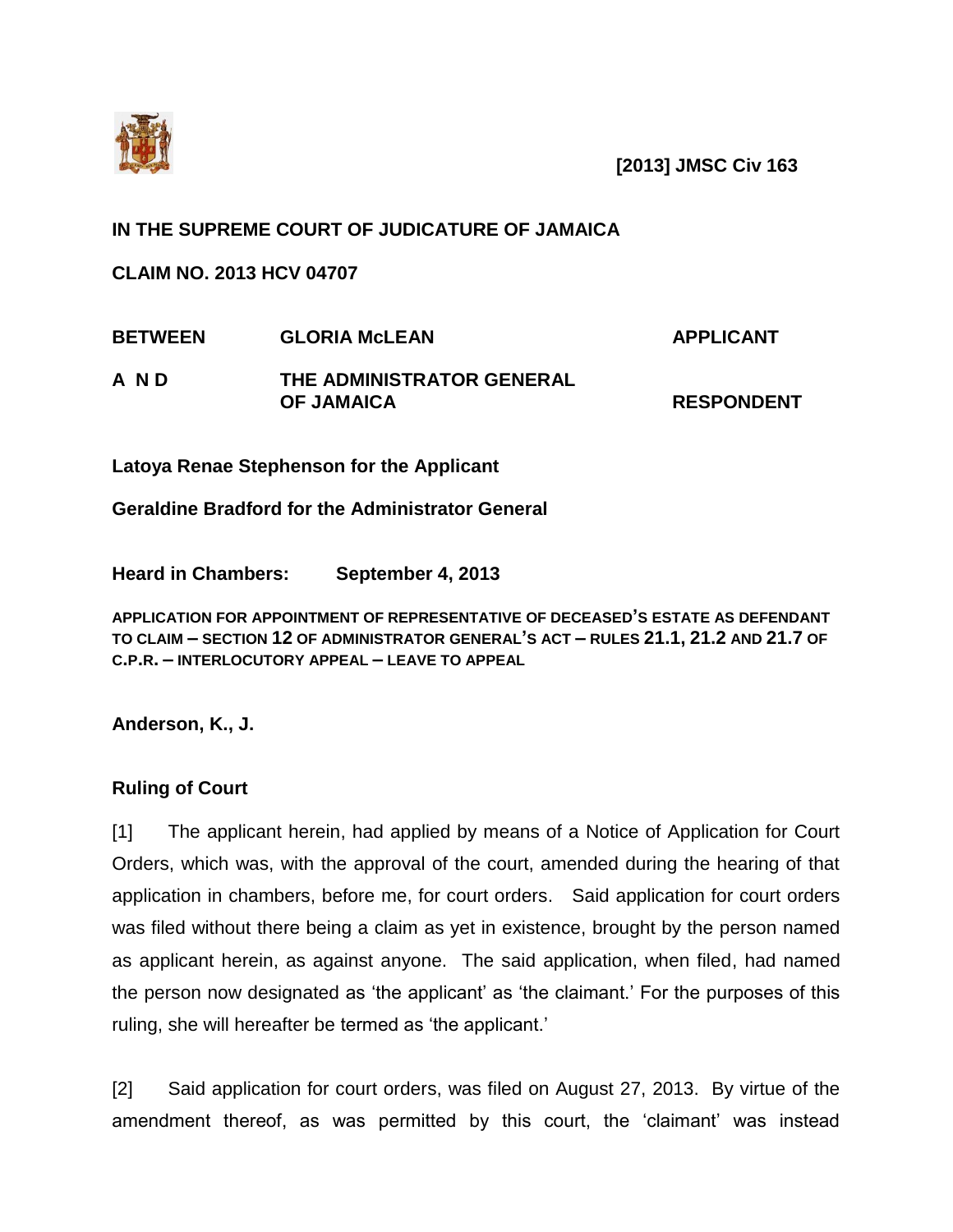designated as, 'the applicant' and The Administrator General of Jamaica was designated as 'the Respondent.' That amendment also permitted the Administrator General of Jamaica to be the sole respondent to that application. The amended as granted, was not opposed, but the substantive amended application was, by the Administrator General.

[3] The amended application for court orders, sets out the applicant's request of this court, for the following orders to be made:

- i) The appointment of, 'The Administrator General of Jamaica to represent the personal representative of the estate of Winston Robinson, deceased, late of Lorrimers District, in the parish of Trelawny, as the defendant in the claim against their estates by Gloria McLean; and
- ii) That the time for serving the Administrator General shall be abridged to the date of the hearing of this application.

[4] The original application was served on the Administrator General of Jamaica, on September 2, 2013 and the hearing of that application came before this court, on September 4, 2013. As such, since the said application was short-served, the application for abridgement of time was made. There was no objection to that aspect of the application, made by the Respondent and therefore, the court heard the said application, even though the same had been served without the required seven clear days notice having been provided.

[5] There was a single ground for the amended application, set out. It reads as follows:

> *'That it is proposed to join the Administrator General of Jamaica to this claim in respect of the estate of Winston Robinson, deceased late of Lorrimers District in the parish of Trelawny, who died on or around January 2013, but in respect of whose estates no personal representative has been appointed for more than three months after his death or at all, and in respect of whose estate no personal representative has been ascertained or can be readily ascertained after diligent searches and enquiries.'*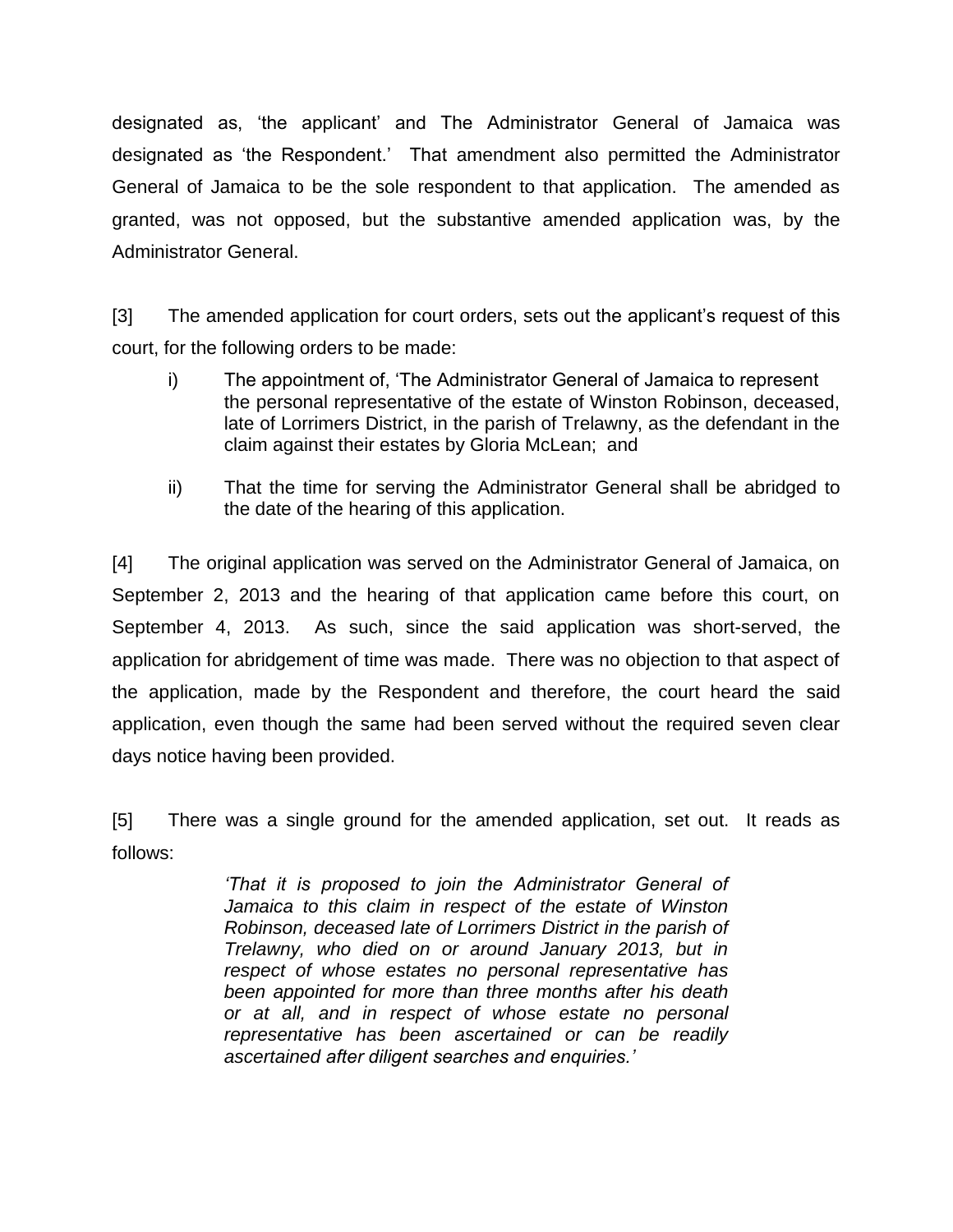[6] The claim which the applicant wishes to pursue, is a claim arising from the death of one Winston Robinson in a traffic accident involving vehicles which were then, on the one hand, being driven by the applicant and other hand, owned and driven by Mr. Winston Robinson, deceased. That accident occurred on September 6, 2007 and thus, in the affidavit of the applicant's counsel – Ms. L. Stephenson, which was filed in support of the said amended application, Ms Stephenson has deposed to the urgency of said amended application as being that the claim would have become statute-barred, as of September 6, 2013.

[7] Although not specifically so stated in the affidavit of attorney Stephenson, which was the only affidavit evidence filed in support of the amended application, it is clear to this court and indeed, was made clear, during oral submissions advanced by Ms. Stephenson in support of her client's amended application, that her client wishes to make claim against the estate of the deceased – Mr. Winston Robinson, arising out of the injuries, loss and damage suffered by the applicant, as a consequence of the said traffic accident.

[8] Attorney L. Stephenson has further deposed to having made searches and enquiries at the Resident Magistrate's Court for the parish of Trelawny and the Supreme Court Registry and also, of the deceased's widow, to ascertain whether any personal representative has been appointed to represent the estate of the deceased, but, she has not been able to ascertain whether any such representative has been appointed.

[9] The applicant's counsel made it known to this court, during oral submissions which she made on her client's behalf, that she has been also unable to ascertain who are the persons, other than the deceased's widow, who are by law, beneficiaries of the deceased's estate. As such, only the Administrator General of Jamaica was served with any notice of the applicant's amended application.

[10] For the purposes of her client's amended application, the applicant's counsel placed significant reliance on Section 12 of the Administrator General Act. For present purposes though, that Section of that Act, although entitling the Administrator General,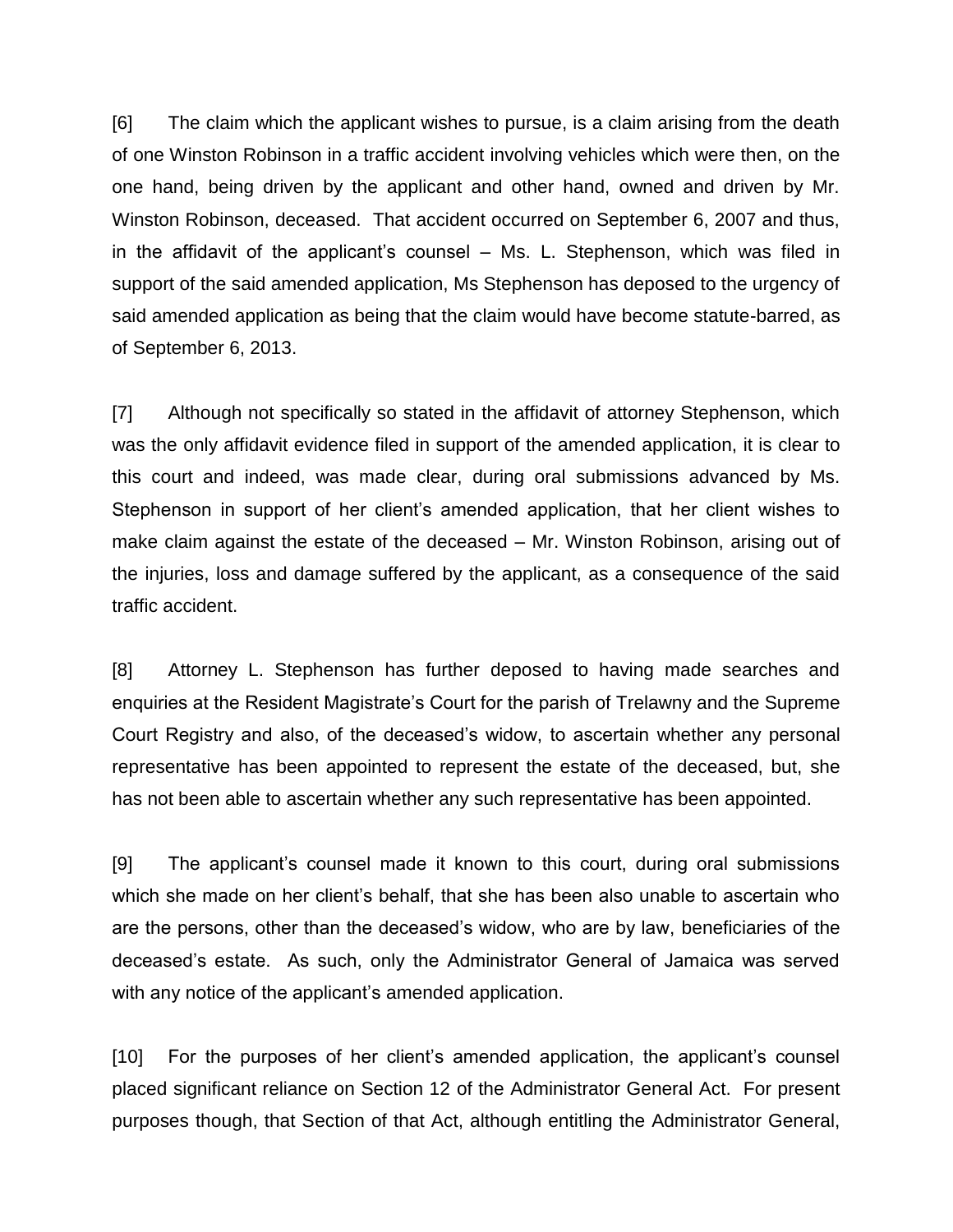in certain prescribed circumstances to apply for letters of administration in the estate of a deceased person, to put it simply, has absolutely no applicability to the present situation, as far as this court can discern, for the affidavit evidence which has been filed in support of the amended application. This is because this court does not know whether the deceased died testate or intestate, or whether letters of administration has been taken out by anyone, either within three months or such longer period as the court to which application for administration has been made, may have directed. This court also does not know whether the deceased died leaving a will, but leaving no executor. As such, Section 12 of the Administrator General Act cannot avail the applicant. Sufficient evidence must always be provided to a court by a party who desires that court to grant a discretionary remedy in his/her or their favour. The applicant has wholly failed to produce such sufficient evidence in respect of her amended application.

[11] **Rule 21.2(1) of the Civil Procedure Rules** (hereinafter described as 'the CPR'), provides that an application for an order appointing a representative party may be made at any time, including a time before proceedings have been started. Furthermore, other paragraphs of **rule 21.2 of the CPR**, go on to provide that such an application may be made by any party or by any person who is likely to be a party to proceedings. That is what has been done by the applicant, as she is likely to be the claimant in any future claim pertaining to the relevant facts as alleged. An application such as this, must be supported by affidavit evidence and must identify every person to be represented, either individually, or by description, it is not practicable to identify a person individually.

[12] To this court's mind therefore, the applicant has only partially complied with that last-mentioned rule – **rule 21.2(3) of the CPR**, this insofar as the persons to be represented are not, in respect of the amended application, even so much as described. The application should have set out that it is sought to have the Administrator General appointed as a defendant, to represent the beneficiaries of the deceased's estate and affidavit evidence should have been led to show why it was impracticable to identify every person to be represented, individually (this assuming, as this court can do no more than, at this stage, that it was impracticable to do so).